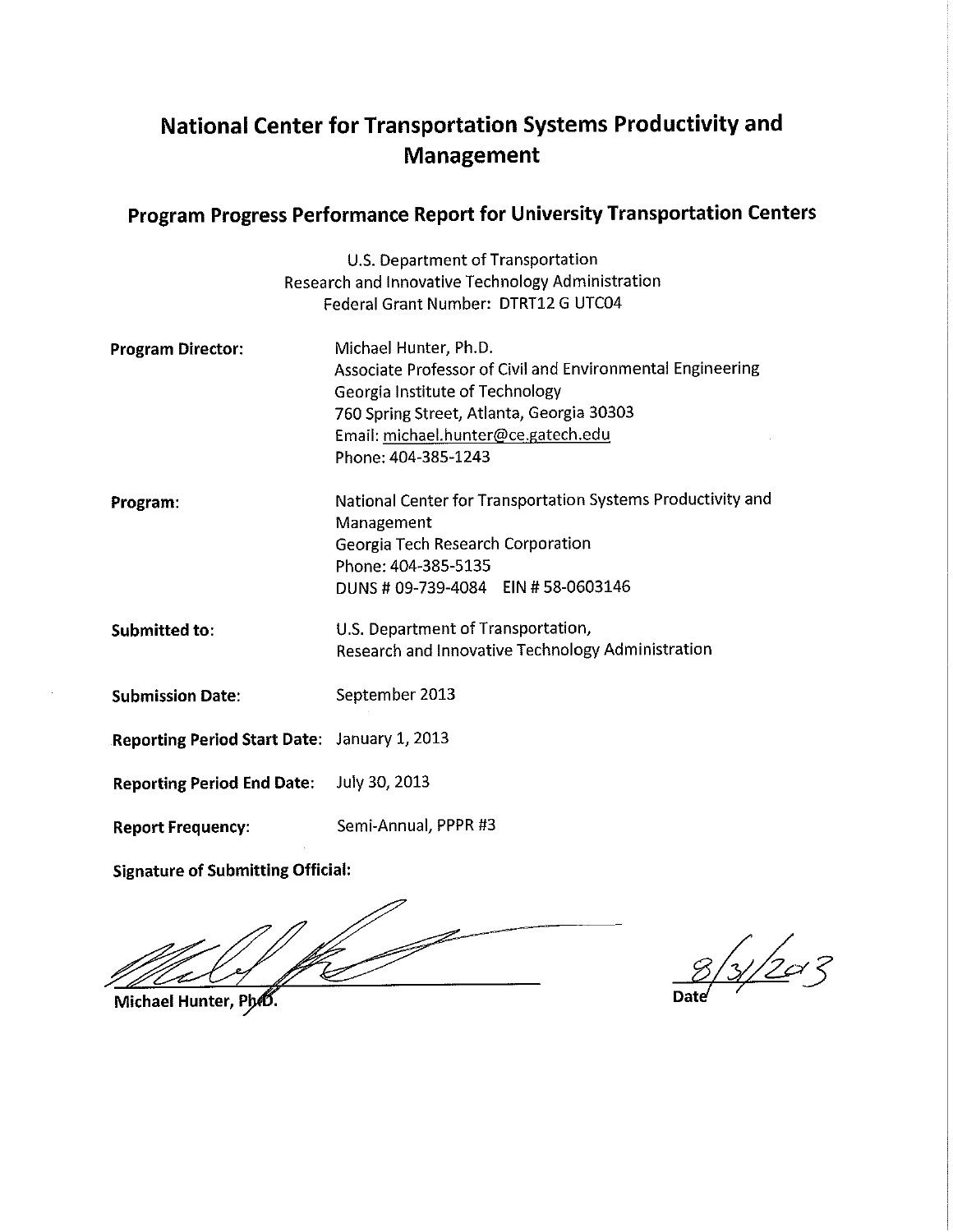# **Accomplishments**

## **What are the major goals of the program?**

The National Center for Transportation Systems Productivity and Management (NCTSPM), a Tier I University Transportation Center, was founded to facilitate, coordinate and conduct research and educational programs toward the following goals:

- Conduct multi-disciplinary research on topics relevant to the relationship among transportation infrastructure (state‐of‐good‐repair), economic competiveness and safety
- Disseminate research results and other products of the Center to the transportation community
- Promote transportation education and professional development on topics relating to Center research topics
- Establish a central point of contact and promotion of best practices (e.g., through a web site or list serve) for materials relating to transportation systems performance and management
- Promote diversity in the workforce through active recruitment of women and minority students into degree programs
- Act as a national resource for the debates and discussions that focus on the evolving national transportation program and future directions
- Explore international cooperative activities with research entities in selected countries where similar research interests exist

## **What was accomplished under these goals?**

Accomplishments for the reported period are discussed below and organized by major center goal.

#### *Conduct multi‐disciplinary research on topics relevant to the relationship among transportation infrastructure (state‐of‐good‐repair), economic competiveness and safety*

In 2012, a total of 22 research grants were awarded for multi-disciplinary research in the areas of stateof-good-repair, safety, and economic competitiveness. These projects are currently all ongoing. A full list of NCTSPM's active research projects can be found at the end of this report. In May 2013, NCTSPM issued a Request for Proposals for new research projects aimed at expanding both the breadth and depth of these existing studies. The RFP can be seen here: http://nctspm.gatech.edu/rfps

#### *Disseminate research results and other products of the Center to the transportation community*

Although most of NCTSPM's research is in progress, research results and other products are being disseminated to the transportation community as they become available. More than 75 presentations and posters were presented by the investigators and/or their students between January and July 2013 at a variety of scientific meetings. Two journal publications related to NCTSPM investigations were also accepted for publication during this period.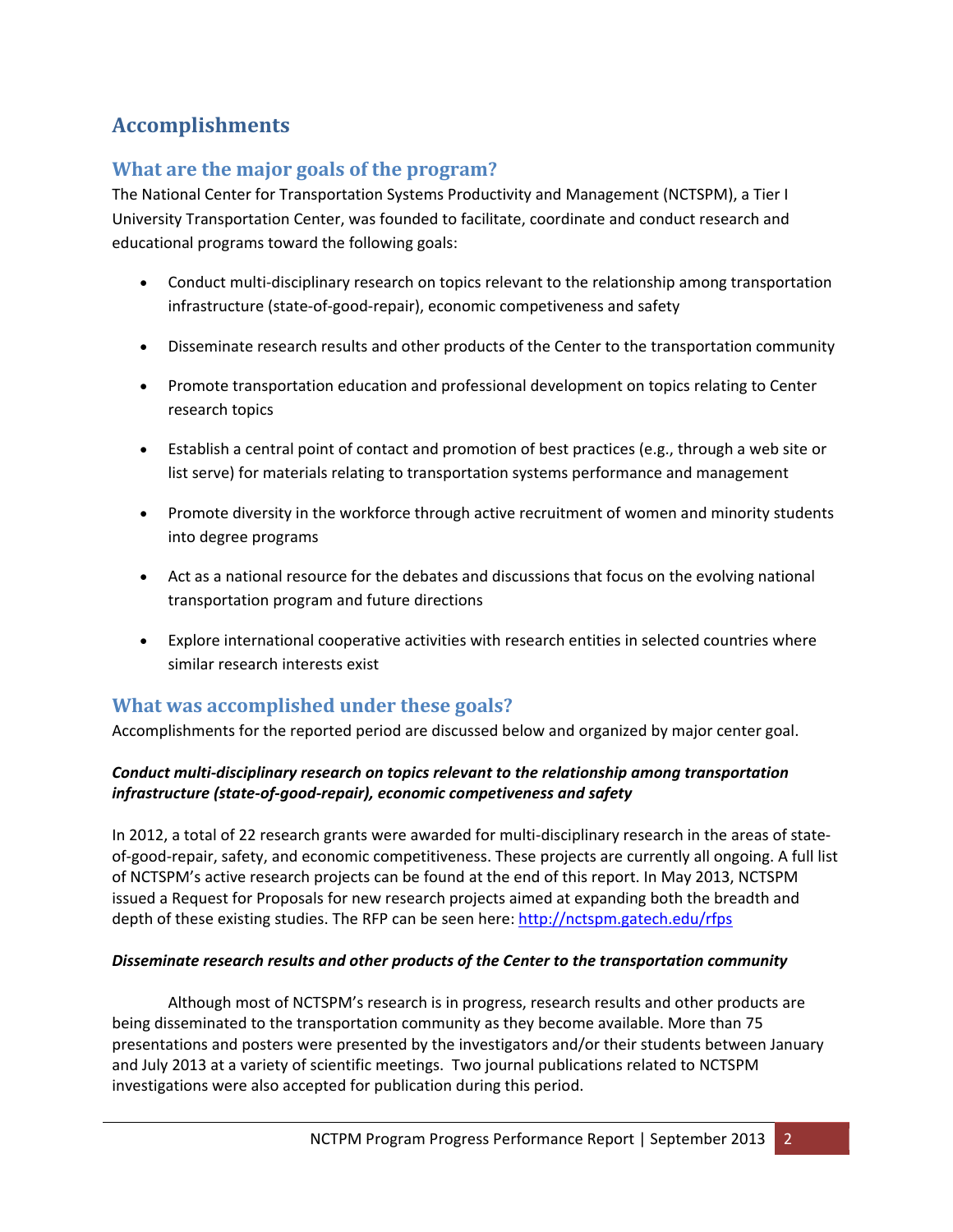In addition to presentations, posters and papers, the universities in NCTSPM have also sponsored a number of events to disseminate research results. The University of Central Florida and Georgia Tech each hosted a monthly seminar series. In addition, NCTSPM sponsored or co‐sponsored a variety of symposia, events and conferences, including:

- The NCTSPM reception at TRB Annual Meeting (Washington DC, January 2013)
- CATSS‐NCTSPM Symposium on Traffic Safety and Simulation (Orlando, FL, February 2013)
- TransportationCamp South (Atlanta, GA, Feb 2013)
- UTC Conference for Southeastern Region (Orlando, FL, April 2013)
- UAB Sustainable Smart Cities Symposium (Birmingham, AL, April 2013)
- 2nd International Symposium on Traffic Safety at Tongji University in China (May 2013)

### *Promote transportation education and professional development on topics relating to Center research topics*

NCTSPM's universities are actively promoting transportation education and professional development. The University of Alabama at Birmingham (UAB) hosted a summer enrichment program that brings minority students to campus and exposes them to current transportation issues with the intent of influencing their future career choices. These six freshman students were hosted on campus for one month to study topics related to technical writing, research methods, transportation infrastructure, transportation operations and congestion management, and environmental issues related to transportation. Each student was assigned to a faculty mentor, performed research work over the course of their stay, and presented the results of their research work. UAB also funded 6 undergraduate internships with the Alabama DOT  $3<sup>rd</sup>$  Division office in Birmingham, the Regional Planning Commission of Birmingham, and local consulting firms. UAB has also supported student travel to a number of conferences: TRB Annual Meeting (January 2013); NCTSPM Symposium on Traffic Safety and Simulation (February 2013); UTC Conference for Southeastern Region (April 2013).

Georgia Tech's monthly seminar series brought in six guest speakers in the spring of 2013 on a variety of contemporary transportation issues. In addition, Georgia Tech hosted TransportationCamp South (Feb 2013), an event in which nearly 250 technologists, planning students, transportation professionals and others involved in transportation gathered at Georgia Tech from across the region for a day of discussions, demos, and education related to transportation in the South. In the area of K‐12 education, Georgia Tech partnered with Chamblee Middle School and Forest Park High School to conduct two summer camp sessions for middle and high‐school students. The first session, "Advanced App Development with Transportation Systems Engineering," for rising tenth through twelfth graders, combined transportation engineering and smart phone application development. The second session was "LEGO Robotics & Transportation Systems Engineering," for seventh through ninth graders. Instructors for the camps came from the Georgia Intern Fellowships for Teachers (GIFT) program. During the internship, the teachers collaborated with transportation researchers and developed activities for use in their classrooms.

For its part, Florida International University (FIU) supported 3 interns in 2012, involving both undergraduate and graduate students. First priorities were given to female and minority students. FIU also developed a special summer course focusing on real‐world applications with experienced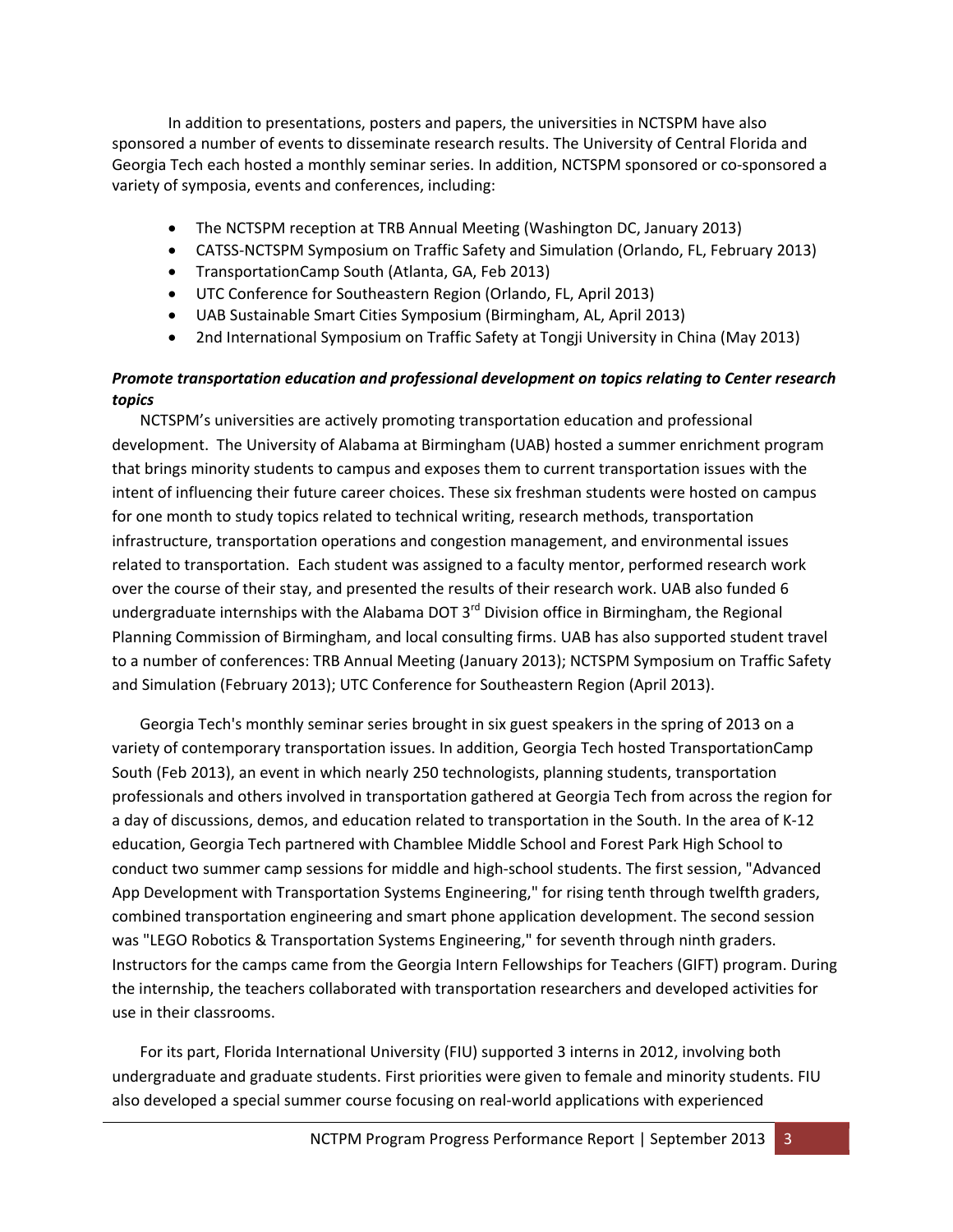instructors from the industry and held it in summer 2013. This course sought to introduce students to advanced strategies and technologies for planning and operations of transportation systems and to provide students with opportunities to interact with both academic faculty and leading industry professionals in solving real‐world problems.

The University of Central Florida (UCF) hosted "Camp Connect," a summer engineering exploration program for 8th through 10th grade students from underrepresented communities, exposing them to the many different disciplines found within civil and environmental engineering. Students participated in presentations, activities, lab tours and were given insight into what the life of a student and a professional is like in the engineering world. The program provided the students with preparation and advice for the start of their future college career by networking with students and faculty here at UCF in addition to presenting their experiences to their peers. UCF is also mentoring graduate students and in the current reporting period saw its graduates obtain jobs at universities in Wyoming and Tognji and at major consulting firms including Atkins and HNTB.

### Establish a central point of contact and promotion of best practices (e.g., through a web site or list *serve) for materials relating to transportation systems performance and management*

NCTSPM hosts a website (http://nctspm.gatech.edu/) that provides information on the latest research and other center‐related news. This serves as the central point of contact for disseminating NCTSPM's research and best practices.

### *Promote diversity in the workforce through active recruitment of women and minority students into degree programs*

The universities in NCTSPM are all actively promoting diversity in the workforce through initiatives which seek to involve minority and women students in transportation degree program. The University of Central Florida hosted a summer camp called "Camp Connect" for K‐12 students, specifically underrepresented students (women, Hispanic, African American, Latino, American Indian/Alaskan native). They also recently recruited 2 female students to the transportation program. The University of Alabama held a summer enrichment program to bring minority students to campus to study transportation engineering topics. The program is run jointly with a program in the UAB Minority Health and Health Disparities Research Center, so students are exposed to a broad range of technical subjects.

At Georgia Tech, a leader in the education of female and minority students in transportation, several women received awards: one selected as a 2013 Eno Fellow, and three other female Civil Engineering students received awards from the Eisenhower Fellowship Program, worth more than \$50,000. FIU supported 3 interns in 2012. First priorities are given to female and minority students.

### *Act as a national resource for the debates and discussions that focus on the evolving national transportation program and future directions*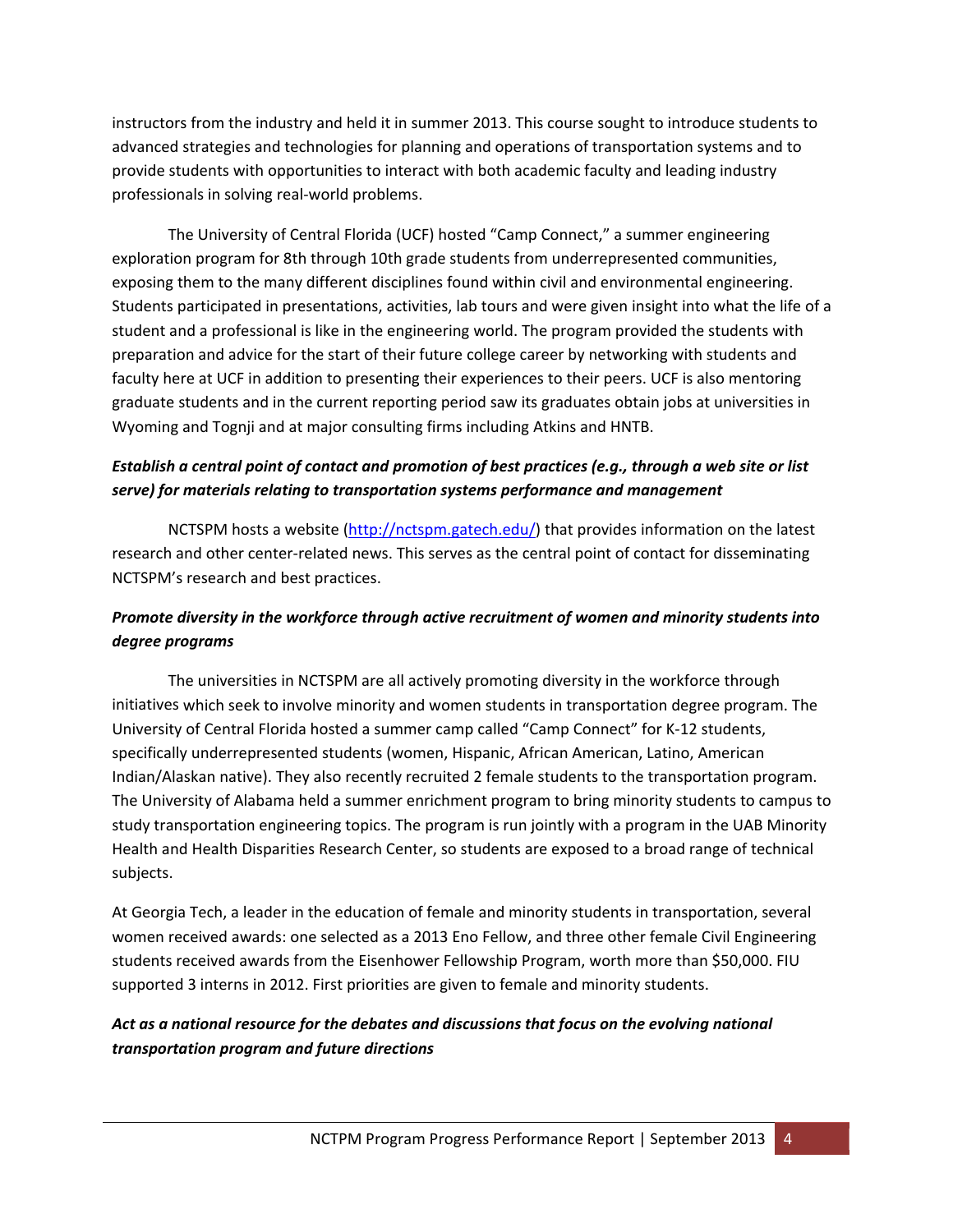Students, faculty and researchers from each NCTSPM university attended the TRB Annual Meeting, presenting their work and participating in TRB committee meetings.

Georgia Tech hosted TransportationCamp South (Feb 2013), an event in which nearly 250 technologists, planning students, transportation professionals and others involved in transportation gathered at Georgia Tech from across the region for a day of discussions, demos, and education related to transportation in the South.

UAB hosted the second "Sustainable Smart Cities Symposium," on April 3, 2013 in Birmingham. The symposium featured 8 speakers who discussed topics ranging from sustainable transportation systems and smart urban freight systems to European perspectives on sustainable urban design.

### *Explore international cooperative activities with research entities in selected countries where similar research interests exist*

Faculty and researchers are actively involved in international activities. The University of Central Florida has established a Memorandum of Understanding with Beijing Jiatong University and Tongji University in China and Ajou University in Korea to engage in joint research and education activities. As part of this relationship, Dr. Essam Radwan was invited to lecture at Beijing Jiatong University in May 2013. He delivered a four‐day short course on traffic engineering and management to undergraduate and graduate students, as part of a newly created project for "Discipline Innovation Wisdom Base", granted by the Ministry of Education and the State Administration of Foreign Experts Affairs in China. Members of this project will participate in International conferences hosted by BJTU, participate in workshops of the "111" Project, organize individual seminars, teach short/long term courses, utilize BJTU facilities to conduct specific research projects and result in co-publications with students and faculties at BJTU. Essam Radwan was also invited by the International Association of Management of Technology (IAMOT) to be part of a panel that presented their experience with managing university technology centers. The meeting was held in the city of Porto Alegre, Brazil and attended by consultants, university academicians, and government officials representing thirty countries. Drs. Mohamed Abdel‐ Aty and Essam Radwan of UCF also recently presented research at the Road Safety on 4 Continents (RS4C) Conference held in Beijing, China in May 2013. Dr. Abdel‐Aty helped to organize and presented at the 2nd International Symposium on Traffic Safety, Tongji University, and also conducted 2 seminars at Central South University (CSU), China.

Vivek Ghosal from Georgia Tech presented at the Conference on Production, Logistics and Traffic: Dynamic Integration, Future Trends and Future Solutions Optimization in Darmstadt, Germany (March 2013).

Nasim Uddin at the University of Alabama‐Birmingham is using UTC funds to leverage ongoing NSF collaboration on bridge weigh‐in‐motion with universities in Ireland and the UK. Virginia Sisiopiku is currently exploring a potential research and scholarship collaboration with the Cyprus University of Technology.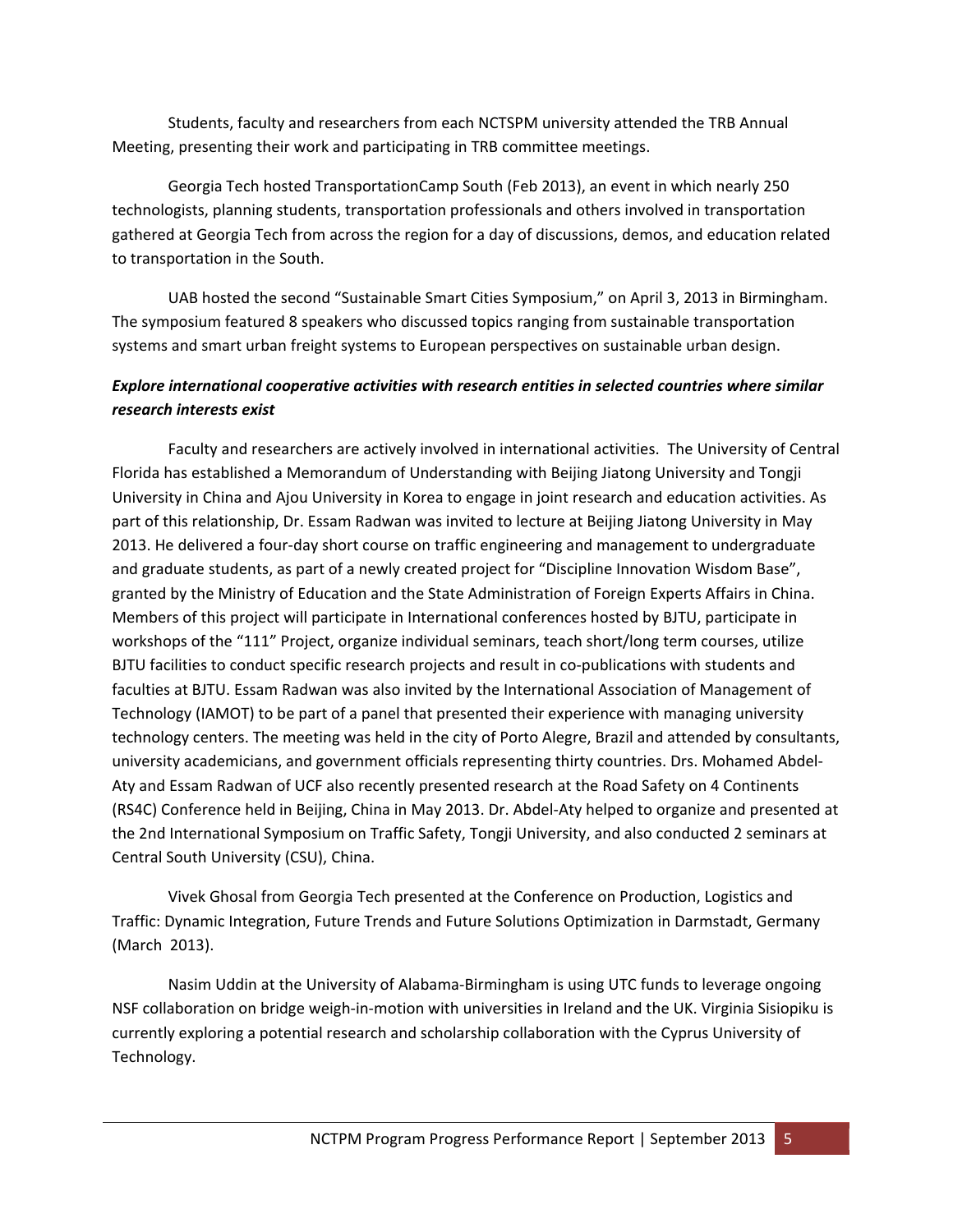# **What opportunities for training and professional development has the program provided?**

Each university in NCTSPM has offered opportunities for training and professional development in the field of transportation. Students are employed to work on NCTSPM research projects and are thus trained for competitive real world employment within the industry.

The University of Central Florida is mentoring graduate students and in the current reporting period has seen students obtaining jobs at universities in Wyoming and Tognji, China and the Atkins and HNTB consulting firms. UCF also hosted a summer engineering exploration program for 8th through 10th grade students from underrepresented communities, exposing them to the many different disciplines found within civil and environmental engineering. Students participated in presentations, activities, lab tours and were given insight into what the life of a student and a professional is like in the engineering world. The program provided a method of exploration and preparation advice for the start of a college career by networking with students and faculty at UCF in addition to presenting their experiences to their peers.

The University of Alabama ran a summer enrichment program for minority students, exposing them to transportation and generating interest in it as a future career choice. Each student was assigned to a faculty mentor and performed research throughout the program. UAB also funded 6 undergraduate internship positions for the summer of 2013. Students interned with the Alabama DOT 3<sup>rd</sup> Division office in Birmingham, the Regional Planning Commission of Birmingham, and local consulting firms. UAB also hosted a one‐day workforce development seminar over the summer entitled "Transportation Infrastructure and Low Impact Development" conducted for state DOT employees and offering professional development hour credits. UAB also hosted the Sustainable Smart Cities Symposium in April 2013. The symposium featured 8 speakers who discussed topics ranging from sustainable transportation systems and smart urban freight systems European perspectives on sustainable urban design. The symposium was attended by students from UAB and other NCTSPM schools. The joint Georgia Tech/UAB study titled "Bringing Freight Components into Statewide and Regional Travel Demand Forecasting" has brought strong local participation from staff at the Regional Planning Commission of Greater Birmingham. Transportation planning staff have become involved in the project and are taking opportunities to learn cutting edge techniques from NCTSPM faculty to incorporate freight demand into their planning models, something that is not currently done in Birmingham.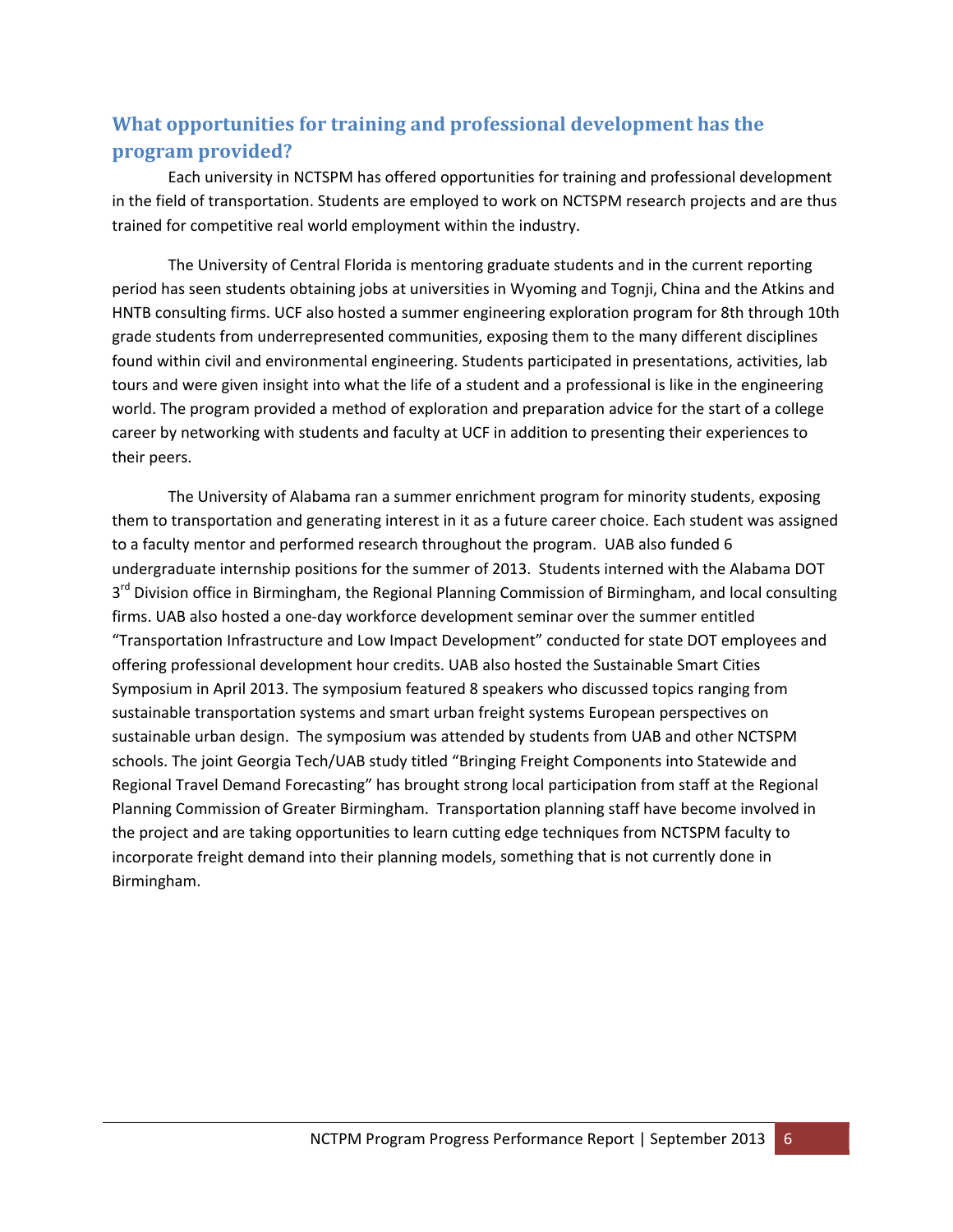

NCTSPM Summer Enrichment Program students present the results of their research work (June 2013) Cr edit: Universit y of Alabama‐B Birmingham



**NCTSPM Su mmer Enrichm ment Program students inspe ect the UAB Hy ydrogen Fuel C Cell Bus during final integratio on at Ringgold d, GA (June 201 13)** Cr edit: Universit y of Alabama‐B Birmingham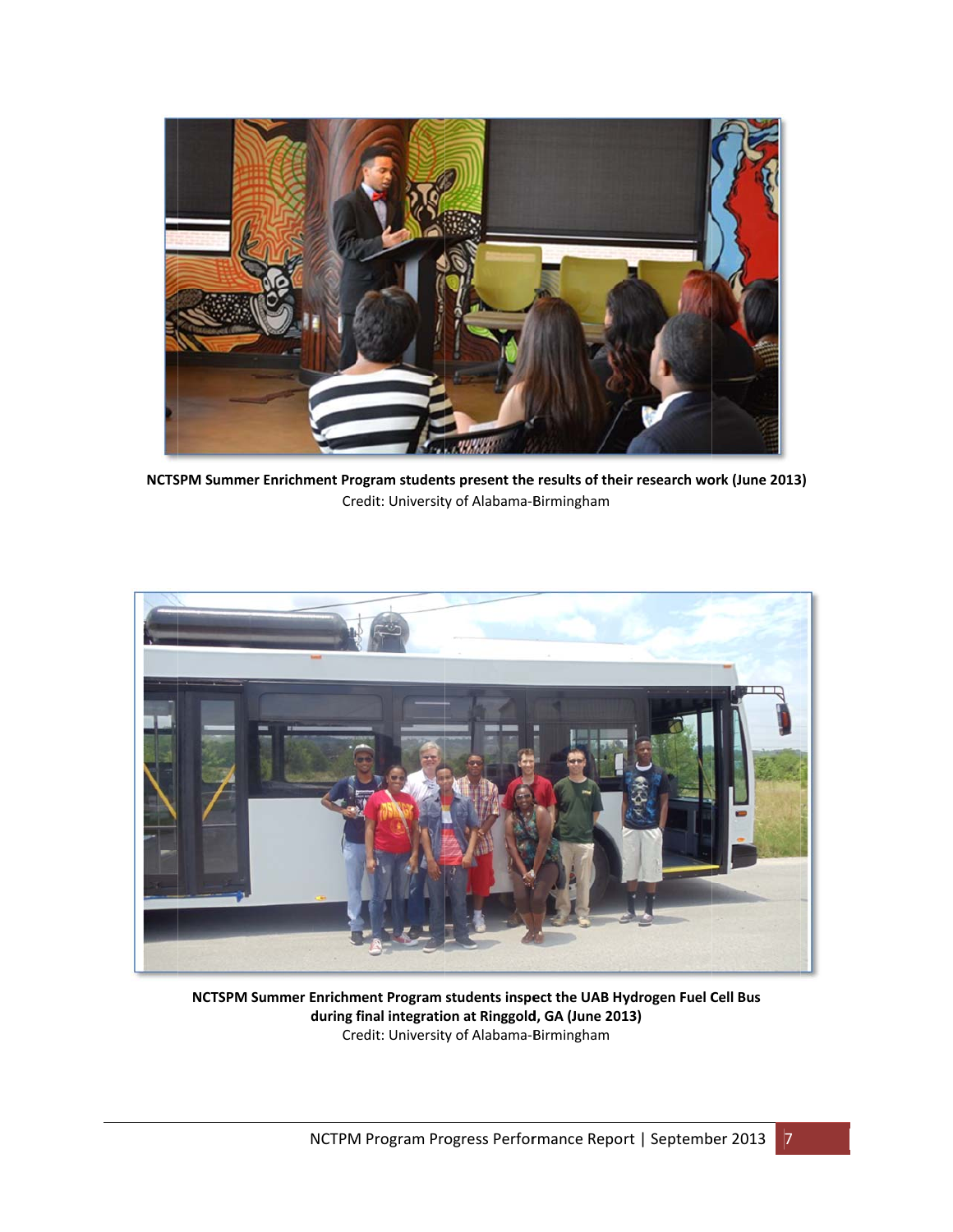At Georgia Tech, the monthly seminar series brought in 6 guest speakers in the spring semester. Additionally, Georgia Tech partnered with teachers from Chamblee Middle School and Forest Park High School through the Georgia Intern Fellowships for Teachers (GIFT) program. During the internship, the teachers collaborated with transportation researchers to learn about transportation topics that can be applied to activities which they develop for use in their classrooms. The teachers can not only utilize the activities that they develop for their own use, but they also bring their knowledge and activities to other teachers in the schools.

FIU supported 3 interns in 2012. The internship program involves both undergraduate and graduate students. First priorities are given to female and minority students. FIU also developed and held a special summer course focusing on real‐world applications with experienced instructors from the industry in summer 2013.

## **How have the results been disseminated?**

Although most of NCTSPM's research is still currently in progress, some preliminary research results and other products have been disseminated to the transportation community. More than 75 presentations and posters were showcased between January and July 2013. 2 journal publications have been accepted for publication.

In addition to presentations, posters and papers, the universities in NCTSPM have also sponsored a number of events to disseminate research results. The University of Central Florida and Georgia Tech hosted a monthly seminar series on their campuses. NCTSPM sponsored a number of symposia and conferences, including:

- NCTSPM reception at TRB Annual Meeting (January 2013)
- CATSS‐NCTSPM Symposium on Traffic Safety and Simulation (February 2013)
- TransportationCamp South (Feb 2013)
- UTC Conference for Southeastern Region (April 2013)
- UAB Sustainable Smart Cities Symposium (April 2013)
- 2nd International Symposium on Traffic Safety at Tongji University in China (May 2013)

## **What do you plan to do during the next reporting period to accomplish the goals?**

In the next reporting period, current projects will continue while new research projects and selected and put under contract. The research projects selected in 2012 will continue in 2013. Many of these projects are expected to conclude over the next 12 months. NCTSPM issued a Request for Proposals May 2013 for new research projects. The proposals are due July 12. The proposals will be reviewed during July and August, and a selection process will occur in early fall. It is expected that awards will be announced in early October 2013 and contracts awarded by the end of 2013.

UAB will host a symposium on "Sustainable Transportation Infrastructure" in November 2013. The symposium will be presented in cooperation with the Birmingham‐Jefferson County Transit Authority and will cover topics related to transportation efficiency and sustainability. UAB faculty are also planning to deliver two professional development seminars in 2013 and 2014, which will be offered to transportation professionals.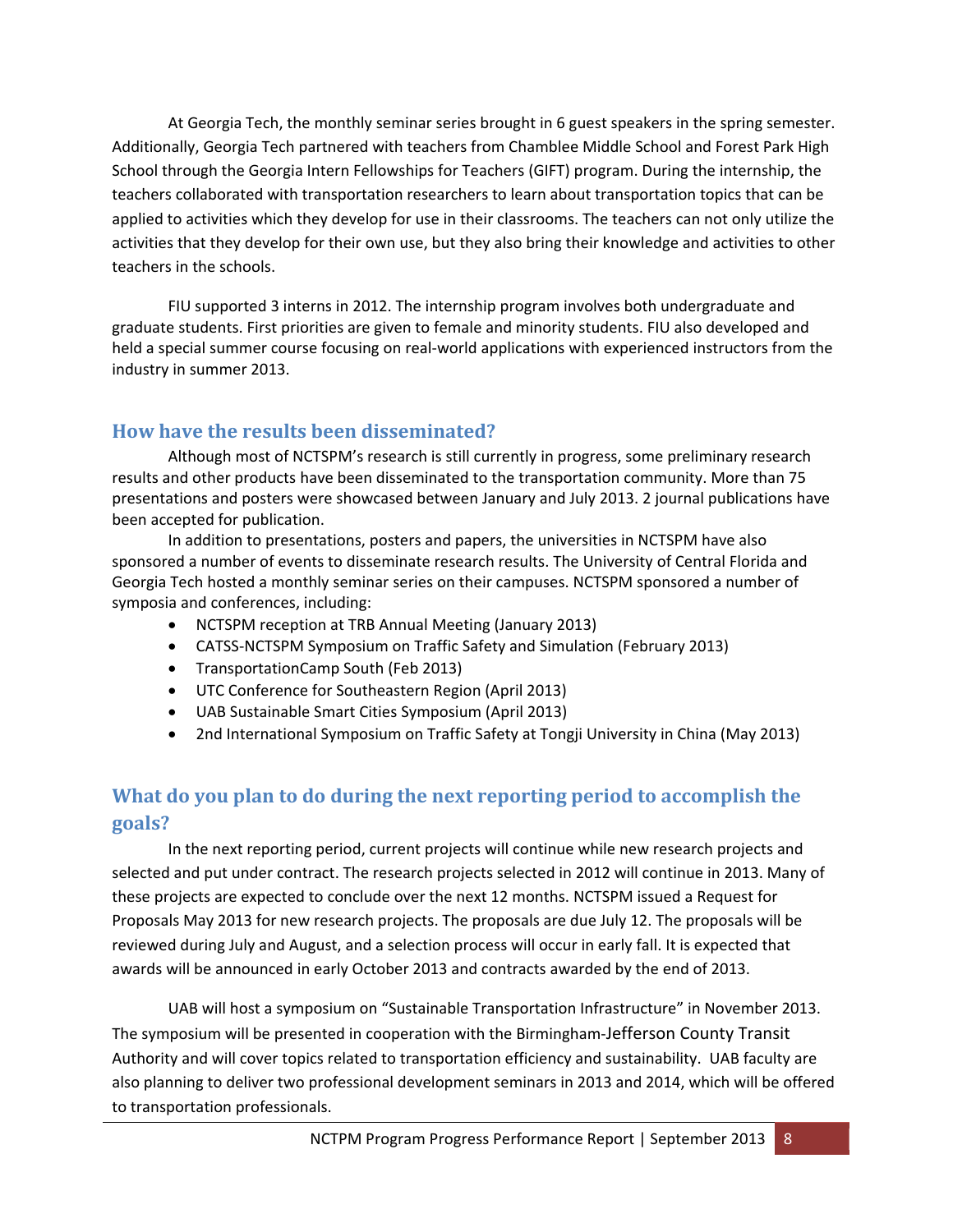UAB is working with the City of Birmingham to initiate a K‐12 Transportation Program in the latter half of 2013. The program will bring students from local elementary and secondary schools to the university and to local transportation agencies to study different facets of transportation. One school will be hosted every two months.

Georgia Tech will expand its monthly speaker series to a weekly series and will enhance it by collaborating with transportation agencies (including the Georgia Department of Transportation and Atlanta Regional Commission) to encourage participation and attendance from these agencies, incorporate faculty and student joint presentations, and increase participation with student groups.

## **Products**

The majority of the products produced in January‐July 2013 are presentations. In the period of January – July 2013, 75 of NCTSPM‐sponsored research project presentations and posters have been presented. 2 journal publications have been accepted for publication.

One project has produced a web-based tool: http://carto.gis.gatech.edu/splost/. This tool has been created to give county, regional, and GDOT officials, legislators, other decision-makers, and planners access to comprehensive information about SPLOSTs (special‐purpose local‐option sales tax) both in their community and across the state. The SPLOST Clearinghouse contains a database of historic voting results from county‐specific SPLOST elections since 1985. As a result, this data is now available in a dynamic interactive format, which means that relationships between key factors in SPLOST approval, such as adjacencies and geographic patterns across the state, are now clearly visible in way that was previously not possible. In addition to the web‐based tool, the investigators also produced a manual, which explains how to use the tool, as well as the methodology used for completing this project. Screenshots of this tool can be seen below: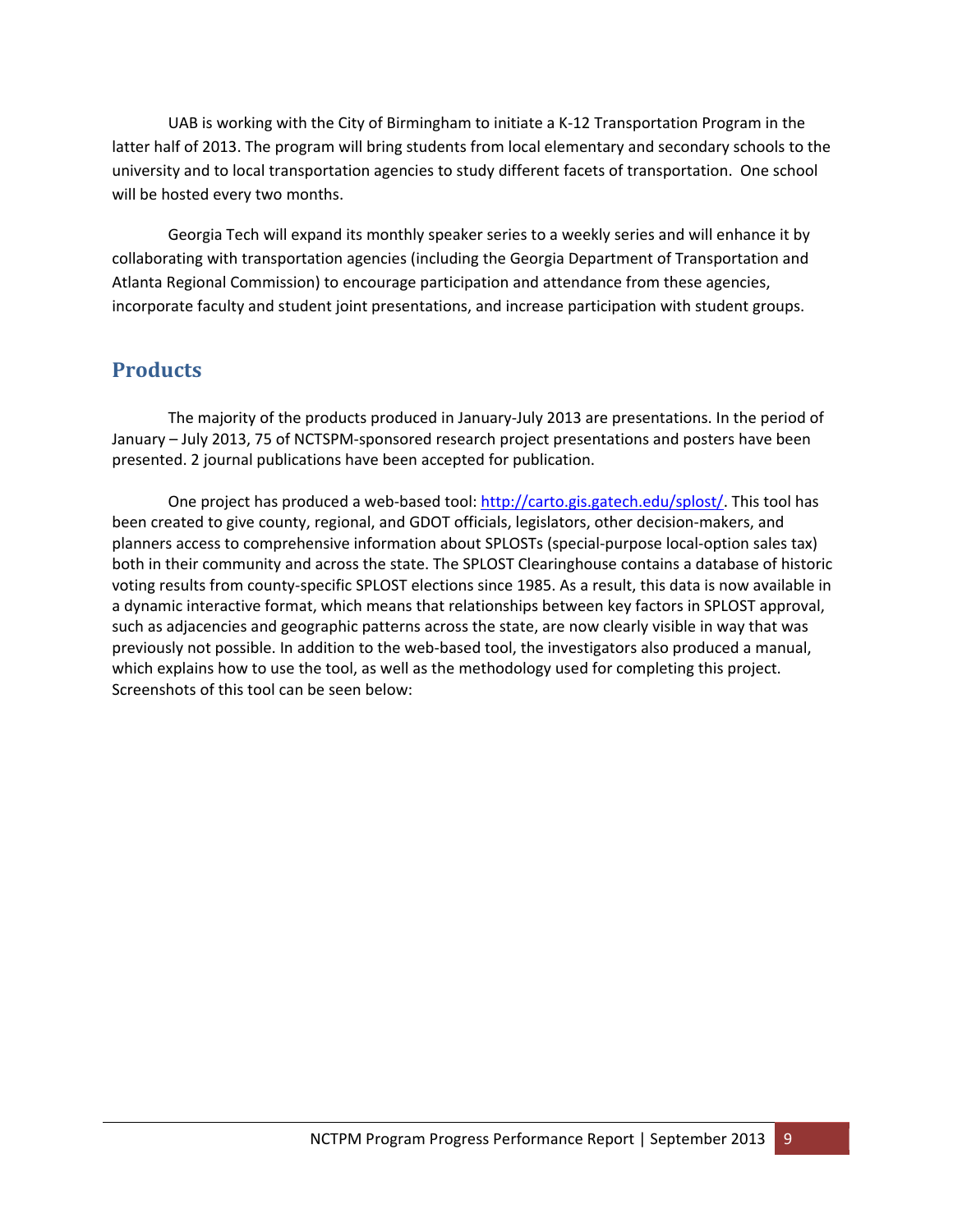

Figure 1. SPLOST Clearinghouse web‐based tool: Criteria selection and map.



Figure 2. SPLOST Clearinghouse web‐based tool: County map and profile.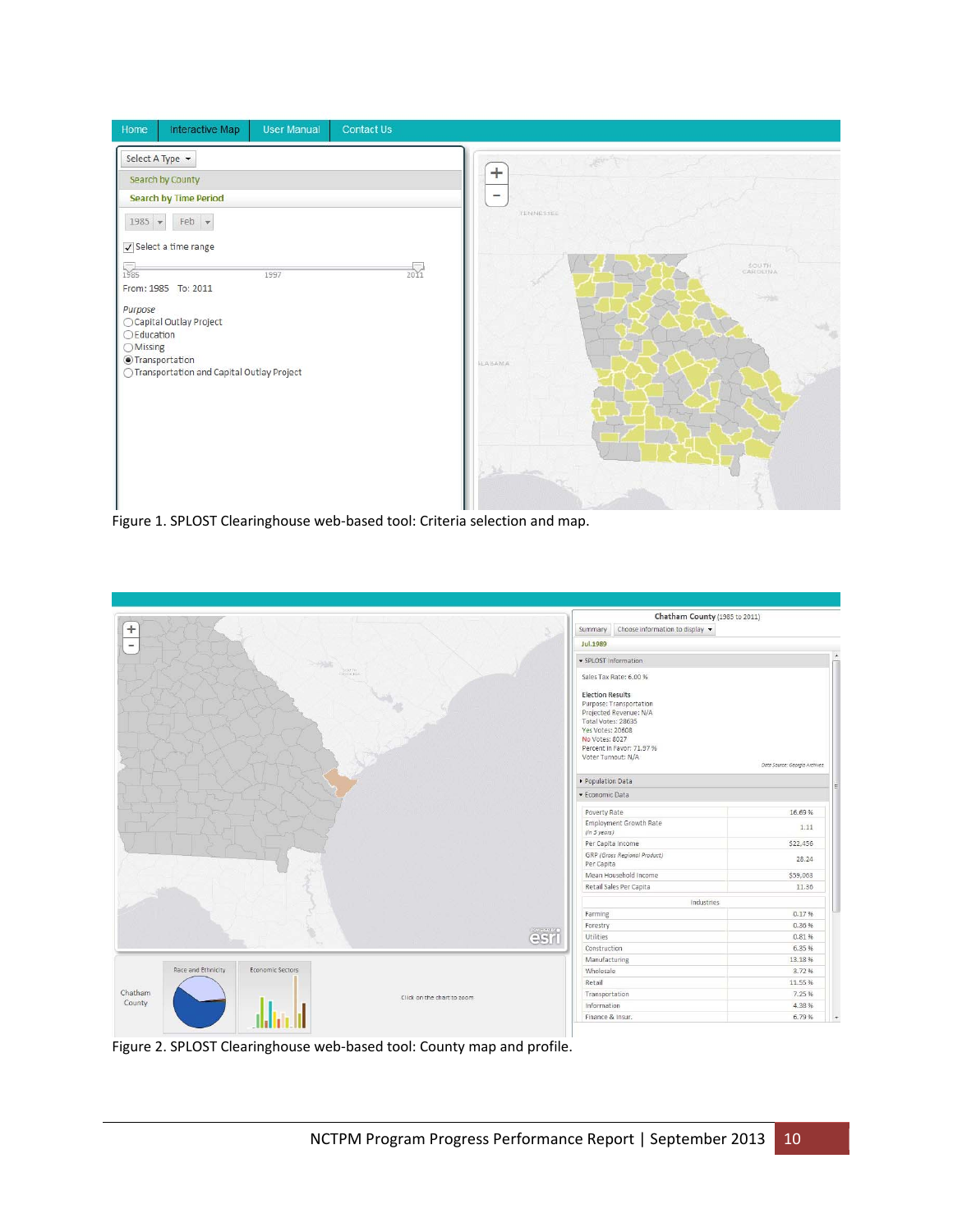UAB developed and presented the Distracted Driving Community Workshop on June 18, 2013: Alabama Attorney General Luther Strange, UAB Department of Psychology Assistant Professor and Translational Research for Injury Prevention Laboratory Director Dr. Despina Stavrinos, Ph.D., and U‐ Haul Executive Vice President Stuart Shoen addressed the importance of "Arrive Alive: Stop the Texts, Stop the Wrecks!" a community workshop on distracted driving.

# **Participants and Other Collaborating Organizations**

### **NCTPSM Participants at Georgia Institute of Technology**

The following individuals from Georgia Tech have worked on the NCTSPM at the programmatic level.

| Name                                             | Michael Hunter, Ph.D.                                  |
|--------------------------------------------------|--------------------------------------------------------|
| Program/Project Role                             | <b>NCTSPM Director</b>                                 |
| Number of hours worked during the reporting      | Approximately 525 hrs.                                 |
| period                                           |                                                        |
| Contribution to Program/Project                  | Responsible for oversight and governance of the        |
|                                                  | <b>National Center for Transportation Productivity</b> |
|                                                  | and Management                                         |
| <b>Funding Support</b>                           | UTC, GDOT                                              |
| Collaborated with individual in foreign country  | N/A                                                    |
| Country(ies) of foreign collaborator             | N/A                                                    |
|                                                  |                                                        |
| Travelled to foreign country                     | N/A                                                    |
|                                                  |                                                        |
| If traveled to foreign country(ies), duration of | N/A                                                    |
| stay                                             |                                                        |

| Name                                                  | Catherine Ross, Ph.D.                        |
|-------------------------------------------------------|----------------------------------------------|
| Program/Project Role                                  | <b>NCTSPM Deputy Director</b>                |
| Number of hours worked during the reporting<br>period | Approximately 160 hrs.                       |
| Contribution to Program/Project                       | Responsible for administrative oversight and |
|                                                       | faculty coordination; liaison to NCTSPM      |
|                                                       | researchers.                                 |
| <b>Funding Support</b>                                | UTC, GDOT                                    |
| Collaborated with individual in foreign country       | N/A                                          |
| Country(ies) of foreign collaborator                  | N/A                                          |
| Travelled to foreign country                          | N/A                                          |
| If traveled to foreign country(ies), duration of      | N/A                                          |
| stay                                                  |                                              |

| Name                                        | Michael O. Rodgers, Ph.D.                   |
|---------------------------------------------|---------------------------------------------|
| Program/Project Role                        | NCTSPM Deputy Director                      |
| Number of hours worked during the reporting | Oversees subcontract reporting requirements |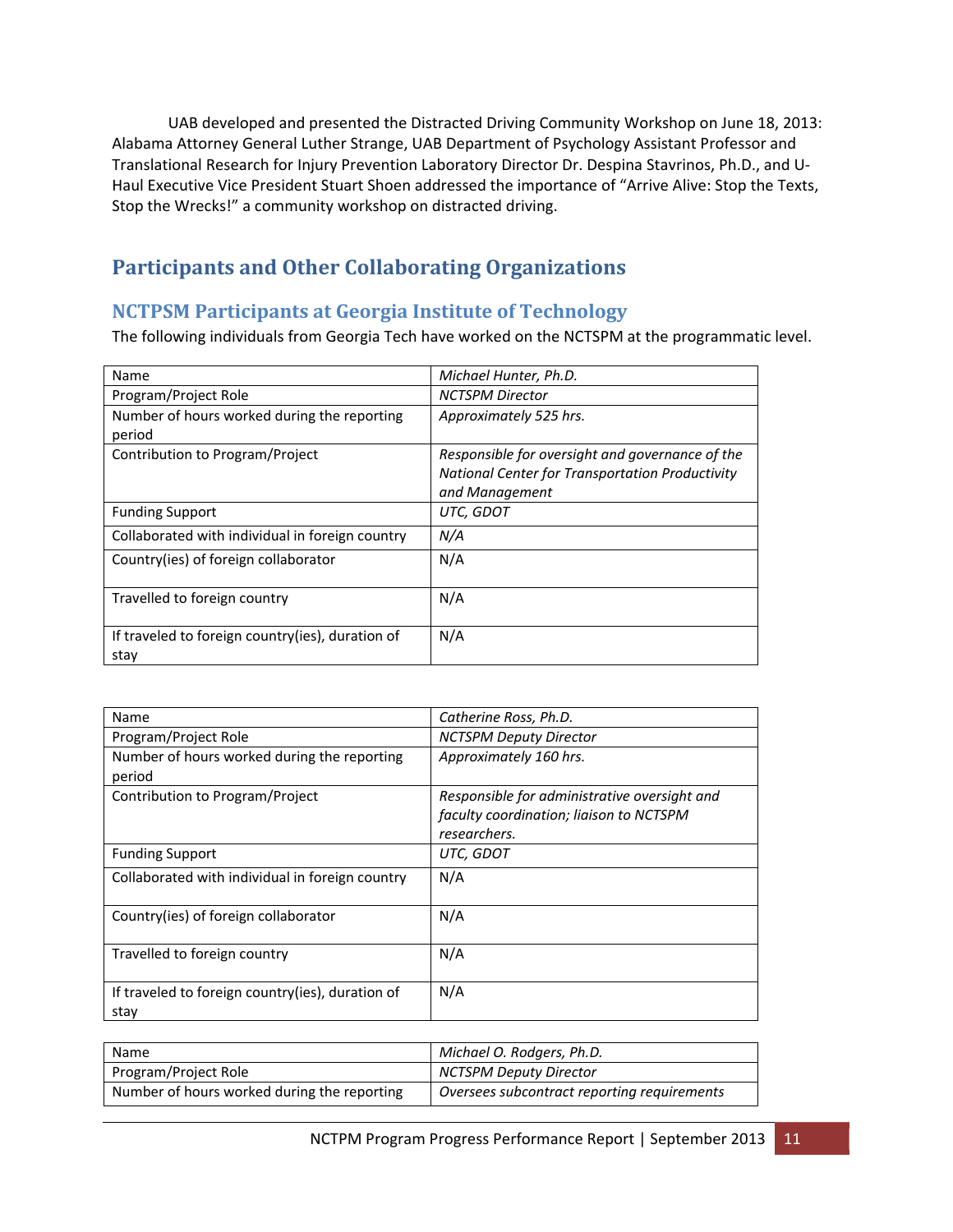| period                                                   | and research products and is responsible for<br>coordinating technology transfer activities of the<br>center |
|----------------------------------------------------------|--------------------------------------------------------------------------------------------------------------|
| Contribution to Program/Project                          | Approximately 250 hrs.                                                                                       |
| <b>Funding Support</b>                                   | UTC, GDOT                                                                                                    |
| Collaborated with individual in foreign country          | N/A                                                                                                          |
| Country(ies) of foreign collaborator                     | N/A                                                                                                          |
| Travelled to foreign country                             | N/A                                                                                                          |
| If traveled to foreign country(ies), duration of<br>stav | N/A                                                                                                          |

| Name                                                     | Randy Guensler, Ph.D.                                                                                              |
|----------------------------------------------------------|--------------------------------------------------------------------------------------------------------------------|
| Program/Project Role                                     | <b>Information Systems Management</b>                                                                              |
| Number of hours worked during the reporting<br>period    | Approximately 40 hrs.                                                                                              |
| Contribution to Program/Project                          | Oversees development and implementation of<br>computer-based tools used in compiling<br>information and reporting. |
| <b>Funding Support</b>                                   | UTC, GT                                                                                                            |
| Collaborated with individual in foreign country          | N/A                                                                                                                |
| Country(ies) of foreign collaborator                     | N/A                                                                                                                |
| Travelled to foreign country                             | N/A                                                                                                                |
| If traveled to foreign country(ies), duration of<br>stay | N/A                                                                                                                |

| Name                                                     | Mr. Kenneth Stewart                         |
|----------------------------------------------------------|---------------------------------------------|
| Program/Project Role                                     | UTC Board Liaison                           |
| Number of hours worked during the reporting              | Approximately 40 hrs.                       |
| period                                                   |                                             |
| Contribution to Program/Project                          | Liaison between UTC management and Board of |
|                                                          | Advisors.                                   |
| <b>Funding Support</b>                                   | UTC, GT                                     |
| Collaborated with individual in foreign country          | N/A                                         |
| Country(ies) of foreign collaborator                     | N/A                                         |
| Travelled to foreign country                             | N/A                                         |
| If traveled to foreign country(ies), duration of<br>stay | N/A                                         |

| Name                                        | Ms. Audrey F. Leous      |
|---------------------------------------------|--------------------------|
| Program/Project Role                        | UTC Research Coordinator |
| Number of hours worked during the reporting | 1000 hours               |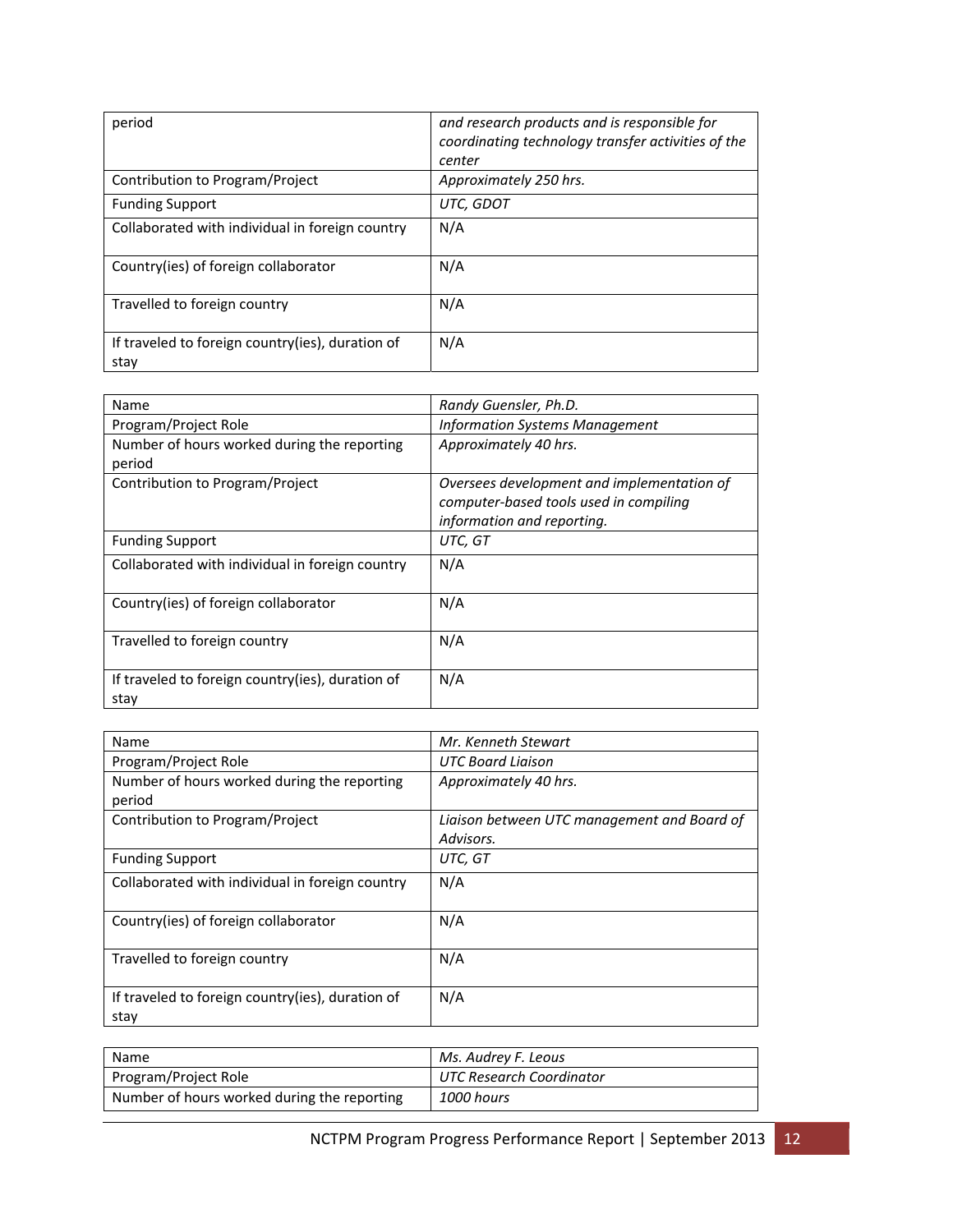| period                                                   |                                                                                                   |
|----------------------------------------------------------|---------------------------------------------------------------------------------------------------|
| Contribution to Program/Project                          | Responsible for administrative support of Center;<br>coordinate with sub-grantees and contractors |
| <b>Funding Support</b>                                   | UTC, CQGRD                                                                                        |
| Collaborated with individual in foreign country          | N/A                                                                                               |
| Country(ies) of foreign collaborator                     | N/A                                                                                               |
| Travelled to foreign country                             | N/A                                                                                               |
| If traveled to foreign country(ies), duration of<br>stay | N/A                                                                                               |

| Name                                             | Ms. Susan Sumners                         |
|--------------------------------------------------|-------------------------------------------|
| Program/Project Role                             | Assistant to Civil Engineering department |
| Number of hours worked during the reporting      | Approximately 40 hrs.                     |
| period                                           |                                           |
| Contribution to Program/Project                  | Provides administrative support to UTC    |
| <b>Funding Support</b>                           | CEE, GDOT                                 |
| Collaborated with individual in foreign country  | N/A                                       |
|                                                  |                                           |
| Country(ies) of foreign collaborator             | N/A                                       |
|                                                  |                                           |
| Travelled to foreign country                     | N/A                                       |
|                                                  |                                           |
| If traveled to foreign country(ies), duration of | N/A                                       |
| stay                                             |                                           |

## **NCTSPM University Partner Representatives**

These individuals have served as liaisons between NCTSPM and their institutions to organize joint efforts related to research, education, technology transfer, and workforce development. They communicate regularly with the NCTSPM Director via email and teleconference and will continue to be the Director's primary contact at each university.

#### **University of Alabama, Birmingham**

Fouad H. Fouad, Professor and Chair, Department of Civil Construction and Environmental Engineering Email: ffouad@uab.edu

| <b>Name</b>                                 | Fouad H. Fouad, Ph.D.                       |
|---------------------------------------------|---------------------------------------------|
| Program/Project Role                        | NCTSPM Partner Representative/University of |
|                                             | Alabama, Birmingham                         |
| Number of hours worked during the reporting | Approximately 150 hrs.                      |
| period                                      |                                             |
| Contribution to Program/Project             | Liaison between UTC and the University of   |
|                                             | Alabama, Birmingham                         |
| <b>Funding Support</b>                      | UTC, ADOT, UAB                              |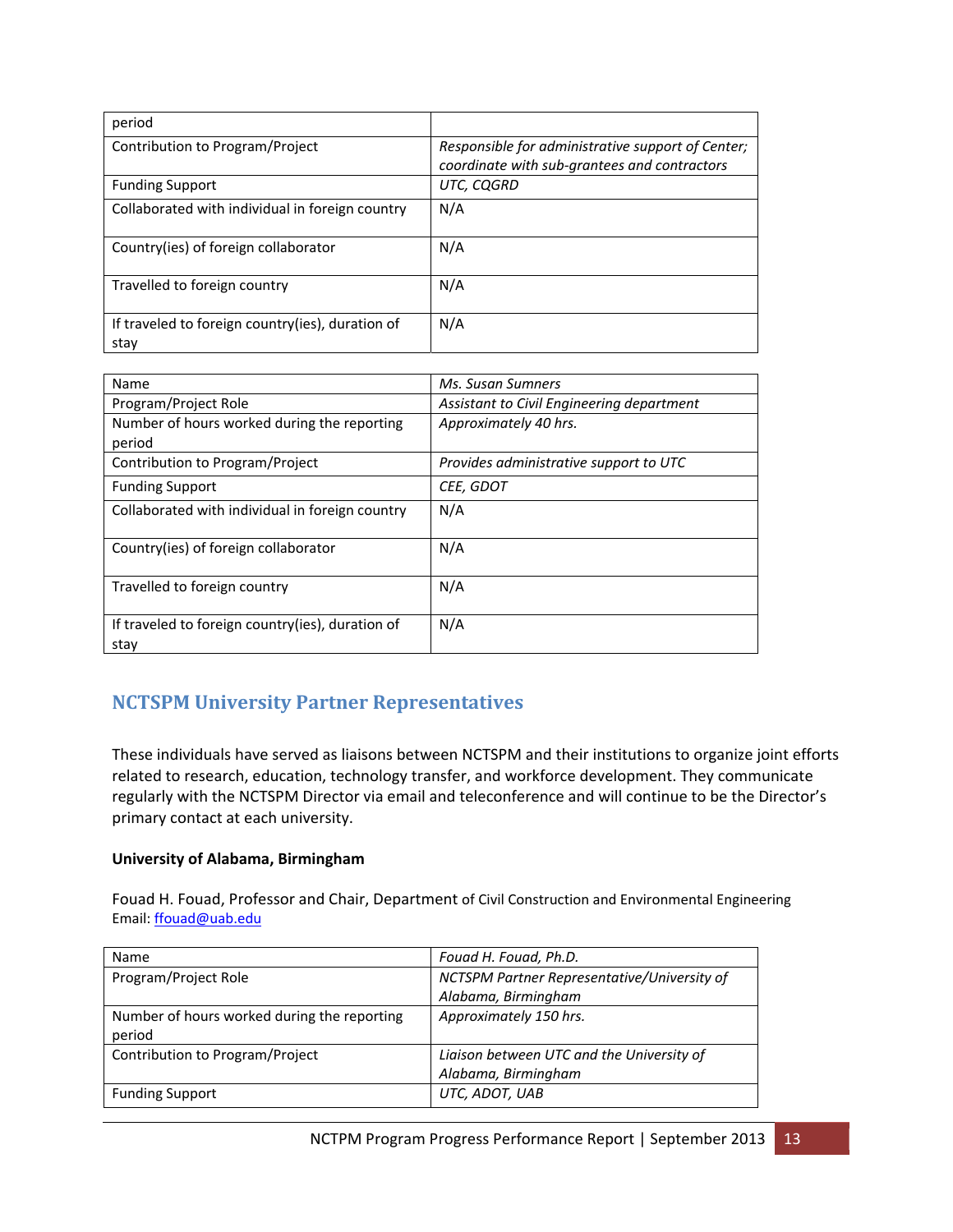| Collaborated with individual in foreign country          | N/A |
|----------------------------------------------------------|-----|
| Country(ies) of foreign collaborator                     | N/A |
| Travelled to foreign country                             | N/A |
| If traveled to foreign country(ies), duration of<br>stay | N/A |

#### **Florida International University**

#### Dr. Albert Gan, Email: gana@fiu.edu

| Name                                                     | Albert Gan, Ph.D.                             |
|----------------------------------------------------------|-----------------------------------------------|
| Program/Project Role                                     | NCTSPM Partner Representative/Florida         |
|                                                          | <b>International University</b>               |
| Number of hours worked during the reporting              | Approximately 30 hrs.                         |
| period                                                   |                                               |
| Contribution to Program/Project                          | Ligison between UTC and Florida International |
|                                                          | University                                    |
| <b>Funding Support</b>                                   | UTC, FDOT, FIU                                |
| Collaborated with individual in foreign country          | N/A                                           |
| Country(ies) of foreign collaborator                     | N/A                                           |
| Travelled to foreign country                             | N/A                                           |
| If traveled to foreign country(ies), duration of<br>stay | N/A                                           |

#### **University of Central Florida**

Dr. Essam Radwan, Executive Director, Center for Advanced Transportation Systems Simulation Email: Ahmed.Radwan@ucf.edu

| Name                                             | Essam Radwan, Ph.D.                         |
|--------------------------------------------------|---------------------------------------------|
| Program/Project Role                             | NCTSPM Partner Representative/University of |
|                                                  | Central Florida                             |
| Number of hours worked during the reporting      | Approximately 176 hrs.                      |
| period                                           |                                             |
| Contribution to Program/Project                  | Liaison between UTC and the University of   |
|                                                  | Central Florida                             |
| <b>Funding Support</b>                           | UTC, FDOT, UCF                              |
| Collaborated with individual in foreign country  | N/A                                         |
|                                                  |                                             |
| Country(ies) of foreign collaborator             | N/A                                         |
|                                                  |                                             |
| Travelled to foreign country                     | N/A                                         |
|                                                  |                                             |
| If traveled to foreign country(ies), duration of | N/A                                         |
| stav                                             |                                             |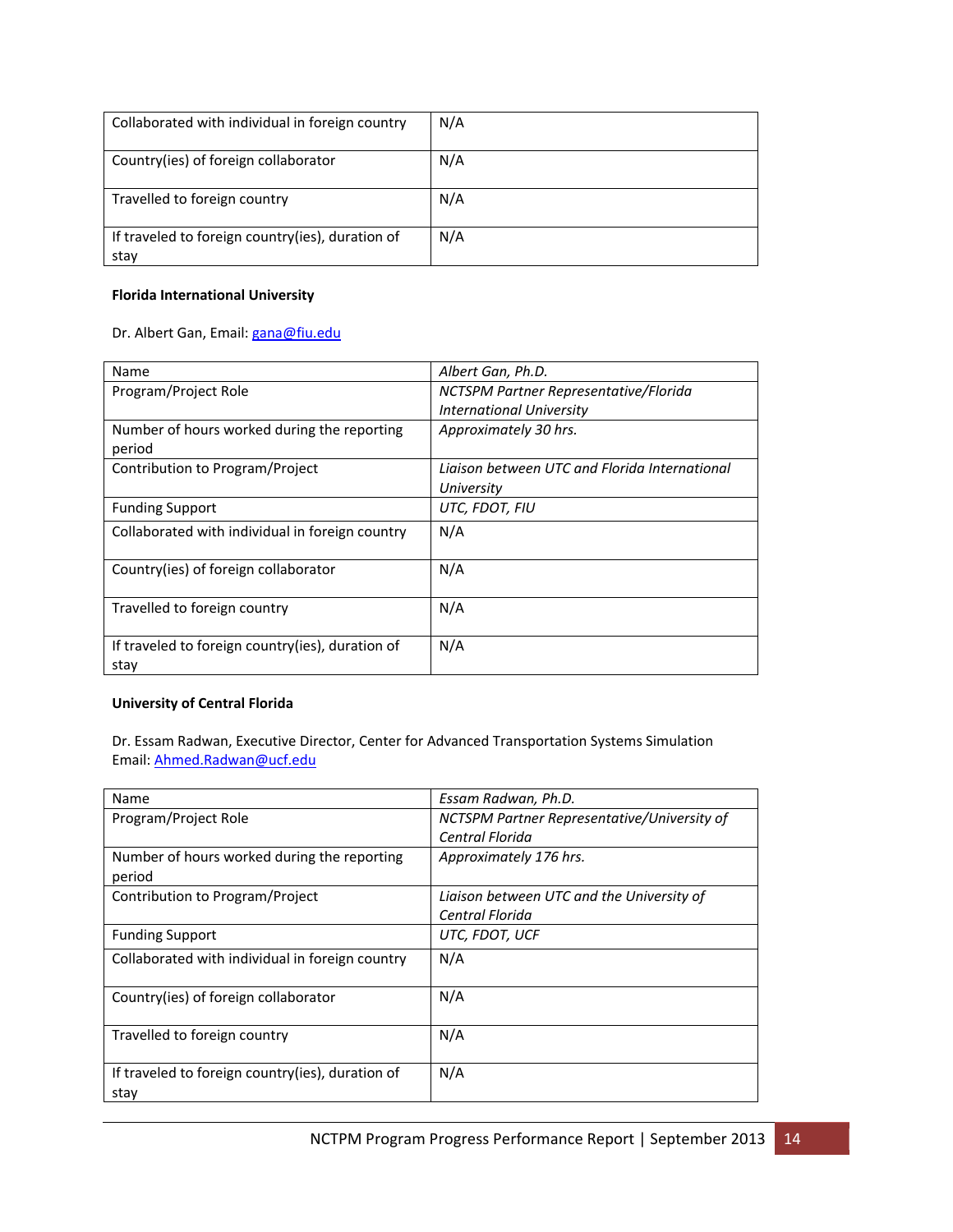## **Advisory Board and Other Collaborators**

#### **The following are members of the NCTSPM Advisory Board:**

Tread Davis – Lawyer and Board Member, Atlanta Regional Commission (Chair) James Balloun – Financial Investor and Former CEO (Past Chair) Harry L. Anderson ‐ Senior Vice President, Global Business and Technology Services, The Coca‐Cola Company Harold Barley – Executive Director, MetroPlan Orlando Mark Bartlett – FHWA Division Administrator, Alabama Jeffrey W. Brown – Alabama DOT Bureau Chief, Research and Development Shirley Franklin – Former Mayor of Atlanta Keith Golden – GDOT Commissioner Bill Johnson – Director, Port of Miami Michelle Livingston – Vice President for Supply Chain Distribution, The Home Depot Todd Long – GDOT Deputy Commissioner Jannine Miller – Executive Director, GRTA Wick Moorman – CEO, Norfolk Southern Railway Vidya Mysore – Manager, Systems Modeling Section at the Florida DOT George Overstreet – Executive Board Member of the Alabama Trucking Association, Vice President of Operations G. P. "Bud" Peterson – President, Georgia Tech, Ex Officio Daniel L. Rodgers – President, Dunn Investment Company Randy Stashick – Global Vice President of Engineering, UPS Yvette Taylor – Regional Administrator, FTA John Williams – Developer Sam Williams – President, Metro Atlanta Chamber of Commerce

#### **Other Partnering Organizations:**

Georgia Department of Transportation (GDOT) Florida Department of Transportation (FDOT) Alabama Department of Transportation (ADOT)

#### **Other Collaborators:**

Morehead State University Saint Louis University Georgia State University Georgia Southern University Spelman College Southern Polytechnic State University

### **Impact**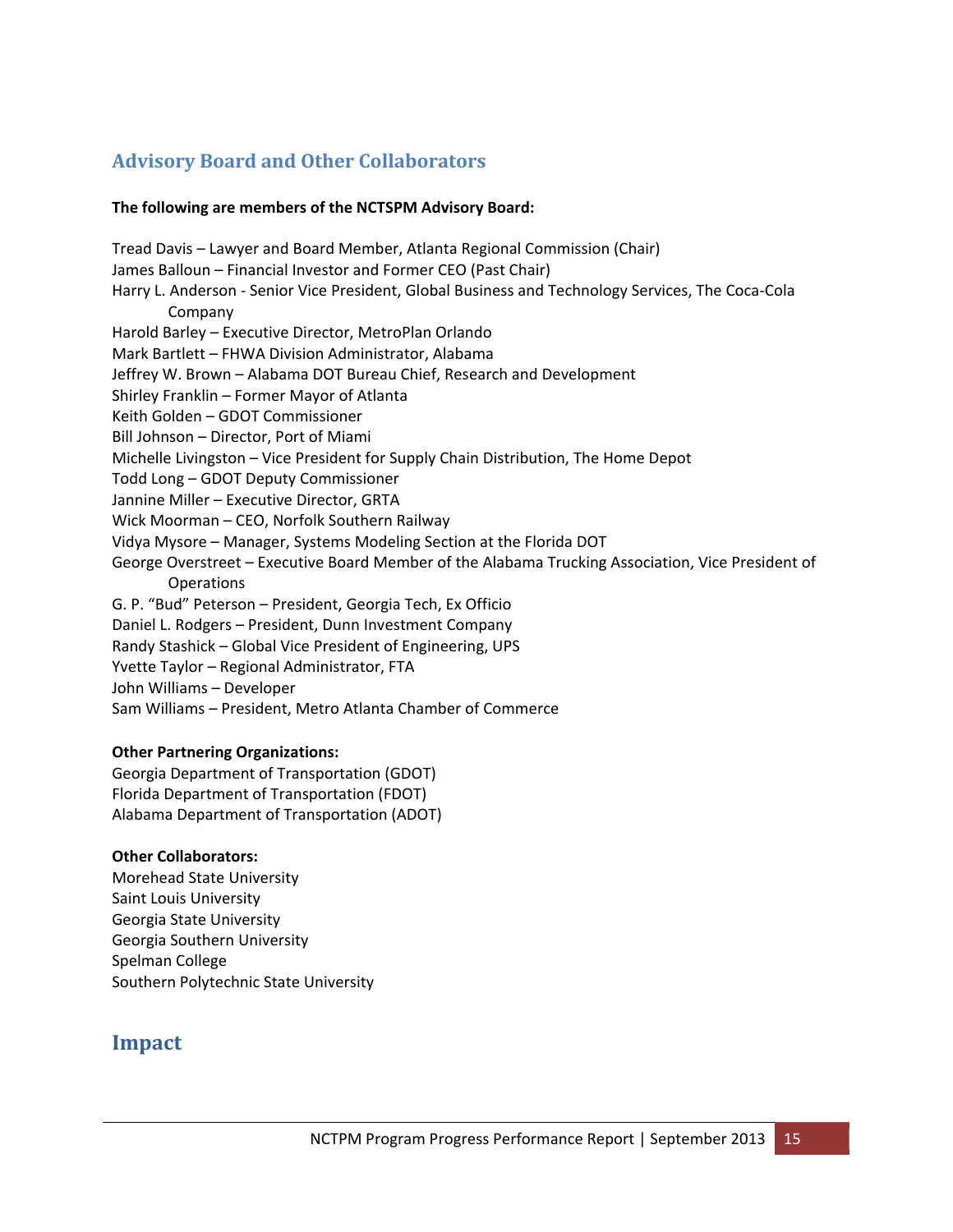# **What is the impact on the development of the principal discipline(s) of the program?**

NCTSPM has successfully facilitated collaboration on transportation research across the southeast region. NCTSPM stimulated communication between the universities within the consortium, between the universities and the state DOTs, and between the transportation agencies themselves. More than half of the research projects that NCTSPM is supporting are collaborative in nature. All projects will have direct impacts to system performance and efficiency. Because the projects have not yet reached the final reporting stages, full impacts are not yet realized.

The seminars, symposia, conferences, and workshops have transferred research to practitioners, thereby improving the practice, but also enabled knowledge exchange between researchers, to improve research. For instance, the work on open data at transit agencies and TransportationCamp South have served to influence transit employees' thinking about data, just as the Smart Cities symposium influenced decision‐makers on the impact of urbanization and transportation on quality of life, economy and environment. UCF's faculty's international collaboration is spreading information around the globe while also bringing new perspectives to transportation in the US. Research at FIU is influencing US signage standards. And research being conducting at each university (Mohamed Abdel‐Aty's "Efficient Utilization of the Existing Its System and the Viability of a Proactive Traffic Management System for the Orlando‐Orange County Expressway Authority System"; Amr Oloufa's "Automated Data Collection for Origin/Destination Studies of Freight Movement"; Kari Watkins and Hans Klein's "Information Services in Social Networked Transportation"; and Virginia Sikiopiku's "Digital Advertising Billboards and Driver Distraction") is providing insight into incorporating new technology into transportation.

## **What is the impact on other disciplines?**

NCTSPM's research projects are producing research results applicable to a variety of fields, including planning, public policy, and economics. The multidisciplinary research will impact:

- **EMS providers** through the results of the project, "Optimizing EMS Services through the Use of ITS Technologies," which is identifying technologies that can enhance the efficiency of EMS operations.
- **Transportation and Regional Planning** through the work of the project, **"**Bringing Freight Components into Statewide and Regional Travel Demand Forecasting". This project is developing models and methods for incorporating freight demand into regional planning models, something that most planning agencies do not do right now.
- **Human Factors and Safety** through the project, "Digital Billboards and Driver Distraction," which is involving faculty from the UAB medical school to evaluate driver behavior under visual distraction.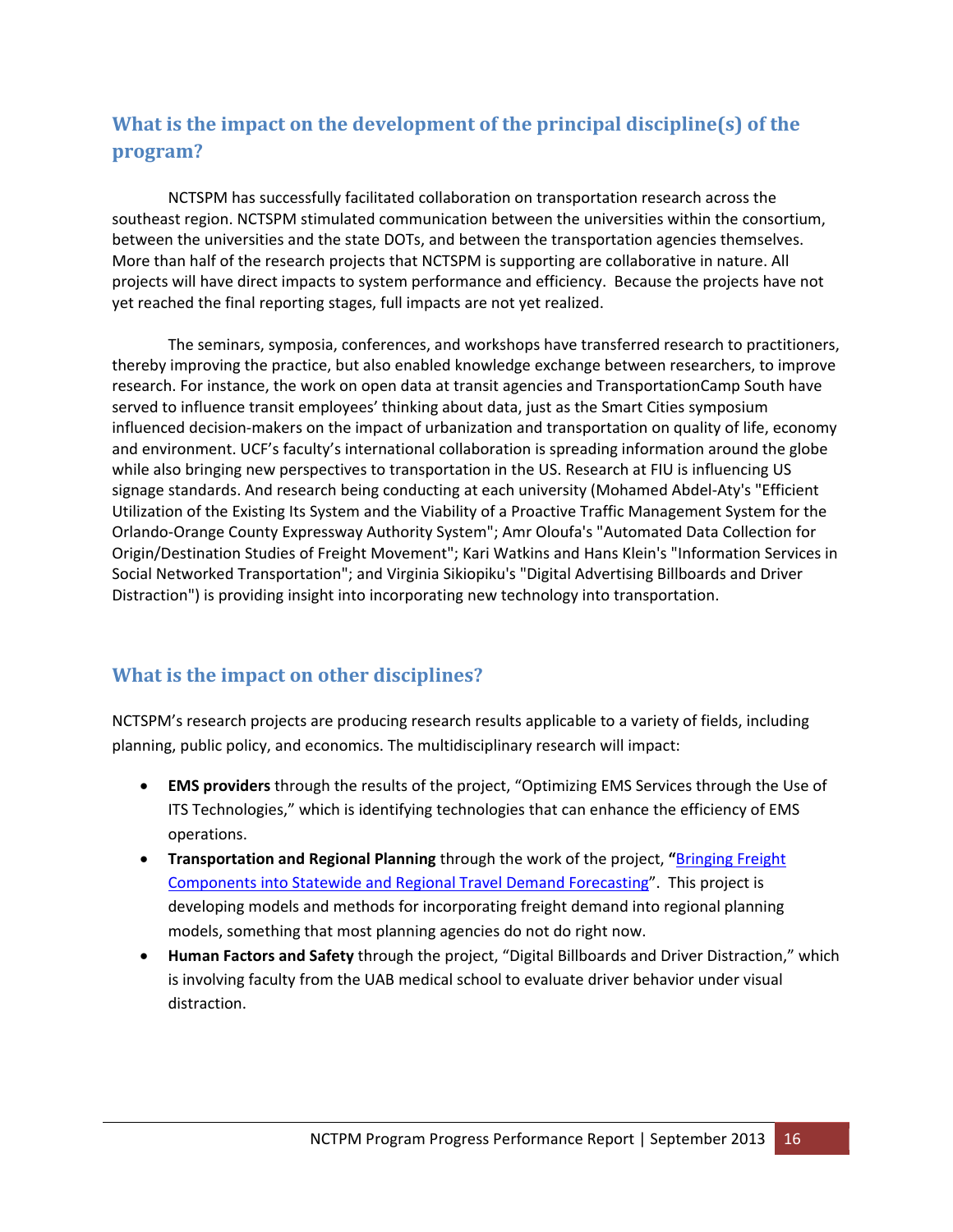## **What is the impact on the development of transportation workforce development?**

NCTSPM is impacting workforce development through initiatives focusing on students and on transportation professionals. Employees at state DOTs are receiving direct training through the conferences, seminars and workshops that NCTSPM's universities are sponsoring.

NCTSPM's initiatives are having a significant impact on students. Graduate and undergraduate students are gaining knowledge of transportation concepts, practices and technologies through their work on research projects, education initiatives, training opportunities, internships, and attending conferences. UAB's summer enrichment program provided minority students with exposure to transportation issues as well as experience in technical writing and research methods. UAB's internship program (providing students with internships at Alabama DOT 3rd Division office in Birmingham, the Regional Planning Commission of Birmingham, and local consulting firms) gave students first‐hand experience in the transportation field. GT's GIFT program trained students during the summer as well as gave teachers the tools to bring transportation‐related curriculum to their home schools during the school year.

## **What is the impact on physical, institutional and information resources at the university or other partner institutions?**

At Georgia Tech, NCTSPM sponsorship of a research program has led to the development of a new driving simulator laboratory, and increased graduate student participation in NCTSPM research has led the university to increase allocated space for the transportation research program. The other partner institutions are also seeking to obtain additional physical space for research.

### **What is the impact on technology transfer?**

NCTSPM has sponsored programs that fulfill the goals of tech transfer. TransportationCamp South, the Smart Cities Symposium, and GT's GIFT program effectively convey research into action.

Dr. Amr Oloufa's research project "Automated Data Collection for Origin/Destination Studies of Freight Movement" is demonstrating practical methods for connecting cameras to gantry structures and latest imaging technologies.

Georgia Tech and UAB's "Bringing Freight Components into Statewide and Regional Travel Demand Forecasting" project is involving local planning professionals in Atlanta and Birmingham in the development and testing of freight demand models.

### **What is the impact on society beyond science and technology?**

The interdisciplinary nature of NCTSPM leads to impact outside of science and technology. The following projects serve this purpose: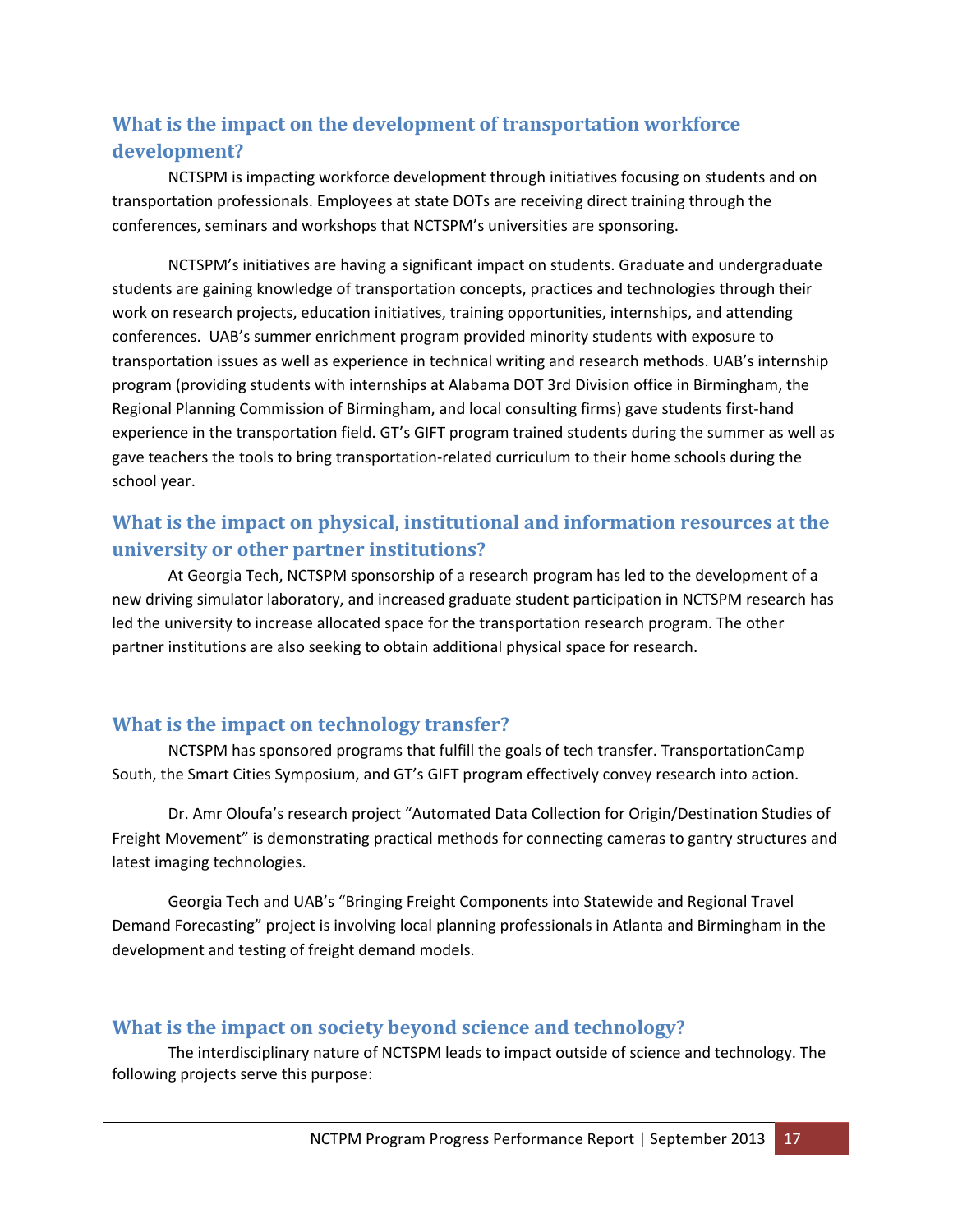- UCF and FIU's joint project "Performance Measurements of Transportation Systems based on Fine‐Grained Data Collected by AVI and AVL Systems" is improving **the image of transit** in society.
- UAB's project on Optimizing EMS services will hopefully lead to the incorporation of more ITS technologies into **EMS response**, leading to faster response and transport times and better patient outcomes.
- The project related to freight planning will have major impacts on the **urban and regional planning agencies**, providing them with a tool to estimate freight movement that they have long been lacking.
- The project related to assessing the impacts of doubling heavy vehicle loads will, in the end, impact the **trucking and commercial freight industries**.
- The project related to safety impacts of electronic billboards may ultimately have impacts to the **advertising industry**.
- GT's project on the SPLOST database is making it easier for policymakers to **understand voter behavior**.
- FIU's project on reducing service interruption in linear infrastructure systems is improving **emergency medical service provision**.

# **Changes/Problems**

**Changes in approach and reasons for change:** 

None.

#### **Actual or anticipated problems or delays and actions or plans to resolve them:**

There was a delay in getting funding accounts set up at the member universities. As a result, many of the projects were delayed by several months. Research teams are working to follow original schedules as closely as possible, however it has been necessary to modify schedules for several projects.

#### **Changes that have a significant impact on expenditures:**

None

#### **Significant changes in use or care of human subjects, vertebrate animals and/or biohazards:**  None

**Change of primary performance site location from that originally proposed:** None

# **Special Reporting Requirements**

## **Specific Requirements**

**Website:** Newly‐designed website launched spring 2013: http://nctspm.gatech.edu/

**Directory of Key Personnel:** Information available on the program website: http://nctspm.gatech.edu/nctspmstaff

**Financial and Annual Share Reports:** The SF425 requirements will be met by separate report.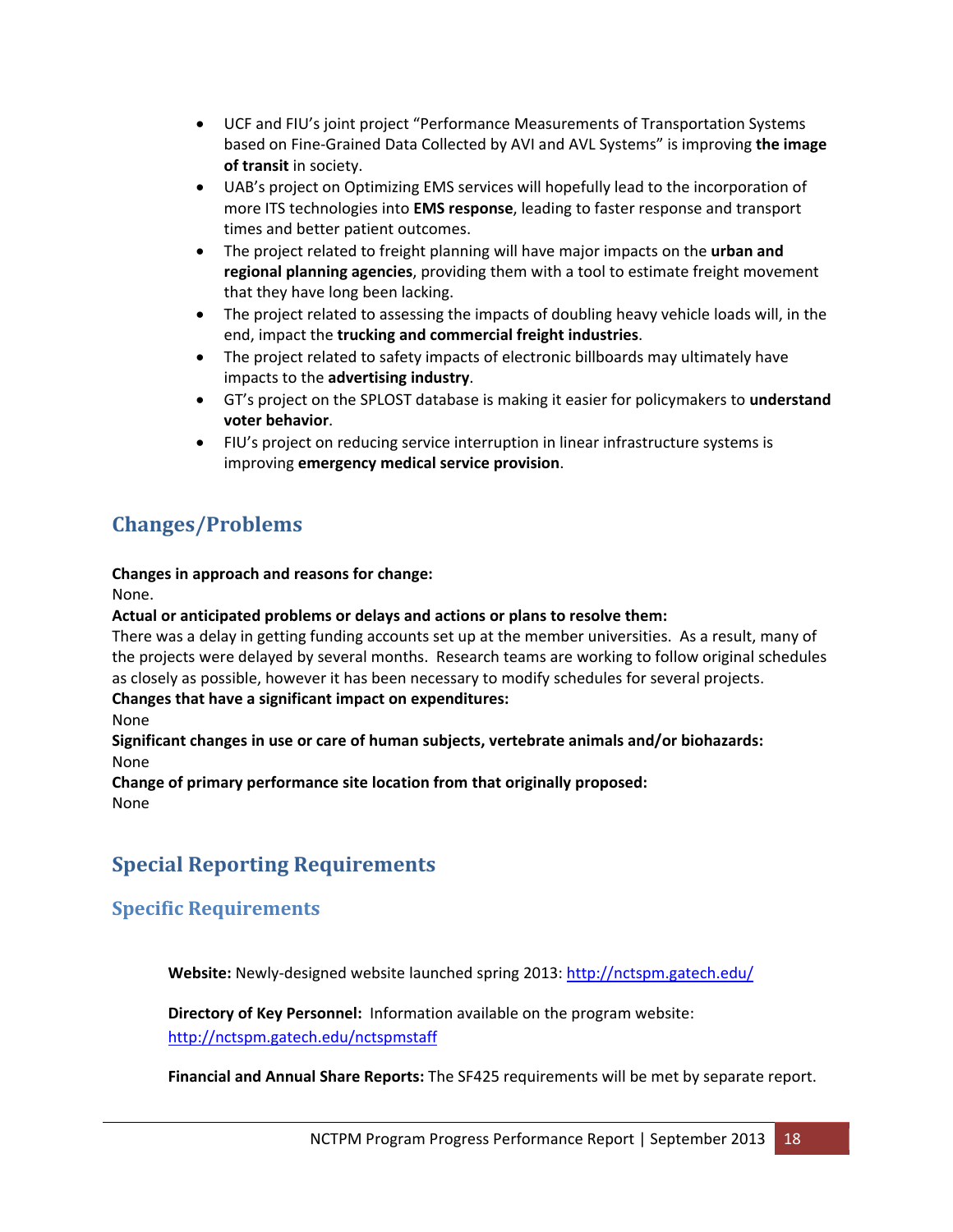#### **FFATA Sub award and Executive Compensation Report:** Will be met by separate submission

**Research Project Descriptions:** Available on program website:

http://nctspm.gatech.edu/researchprojects The projects selected and funded by the center are provided below.

## **Ongoing NCTSPM‐Funded Research Projects**

| <b>Project Title</b>                                                                                                                                                        | Lead<br><b>University</b> | <b>Principal</b><br>Investigator |
|-----------------------------------------------------------------------------------------------------------------------------------------------------------------------------|---------------------------|----------------------------------|
| Integrating Safety in Developing a Variable Speed Limit System                                                                                                              | <b>UCF</b>                | Mohamed Abdel-<br>Aty            |
| Reducing Service Interruptions in Linear Infrastructure Systems<br>(Transportation and Water/Sewer) by Synchronizing Schedules<br>for Selected Maintenance Activities       | <b>FIU</b>                | <b>Berrin Tansel</b>             |
| Performance Measurements of Transportation Systems based on<br>Fine-Grained Data Collected by AVI and AVL Systems                                                           | <b>FIU</b>                | Mohammed Hadi                    |
| Full-Scale Wall of Wind Testing of Variable Message Signs (VMS)<br>Structures to Develop Drag Coefficients for AASHTO Supports<br>Specifications                            | <b>FIU</b>                | Arindam<br>Chowdhury             |
| Information Services in Social Networked Transportation                                                                                                                     | GT                        | Hans Klein                       |
| Traffic Management Centers: Challenges, Best Practices, and Future<br>Plans                                                                                                 | <b>FIU</b>                | Xia Jin                          |
| Digital Advertising Billboards and Driver Distraction                                                                                                                       | <b>UAB</b>                | Virginia Sisiopiku               |
| Impact and Feasibility Study of Solutions for Doubling Heavy<br>Vehicles                                                                                                    | <b>UAB</b>                | Nasim Uddin                      |
| Optimizing EMS Through The Use of Intelligent Transportation<br>Systems (ITS) Technologies                                                                                  | <b>UAB</b>                | <b>Andrew Sullivan</b>           |
| Efficient Utilization of the Existing Its System and the Viability of a<br>Proactive Traffic Management System for the Orlando-Orange<br>County Expressway Authority System | <b>UCF</b>                | Mohamed Abdel-<br>Aty            |
| Evidence-Based Design Applications in Transportation Asset<br>Management                                                                                                    | GT                        | Adjo Amekudzi                    |
| Bringing Freight Components into Statewide and Regional Travel<br><b>Demand Forecasting</b>                                                                                 | GT                        | David Lee                        |
| Development of Risk Management Strategies for State DOTs to<br>Effectively Deal with Volatile Prices of Transportation<br><b>Construction Materials</b>                     | GT                        | Baabak Ashuri                    |
| Freight movement, port facilities, and economic competitiveness                                                                                                             | GT                        | <b>Catherine Ross</b>            |
| Economic Development and Workforce Impacts of State DOT<br>Expenditures                                                                                                     | GT                        | Danny Boston                     |
| Factors Influencing Visual Search in Complex Driving Environments                                                                                                           | GТ                        | Mike Hunter                      |
| Next-Generation Wireless Bridge Weigh-in-Motion (WIM) System<br>Incorporated with Nondestructive Evaluation (NDE) Capability<br>for Transportation Infrastructure Safety    | GT                        | Yang Wang                        |
| Micro-Dynamics of Business Location and Growth and its Effects on<br>the Transportation Network and Congestion in Georgia and the<br>Southeast Region                       | GT                        | Frank Southworth                 |